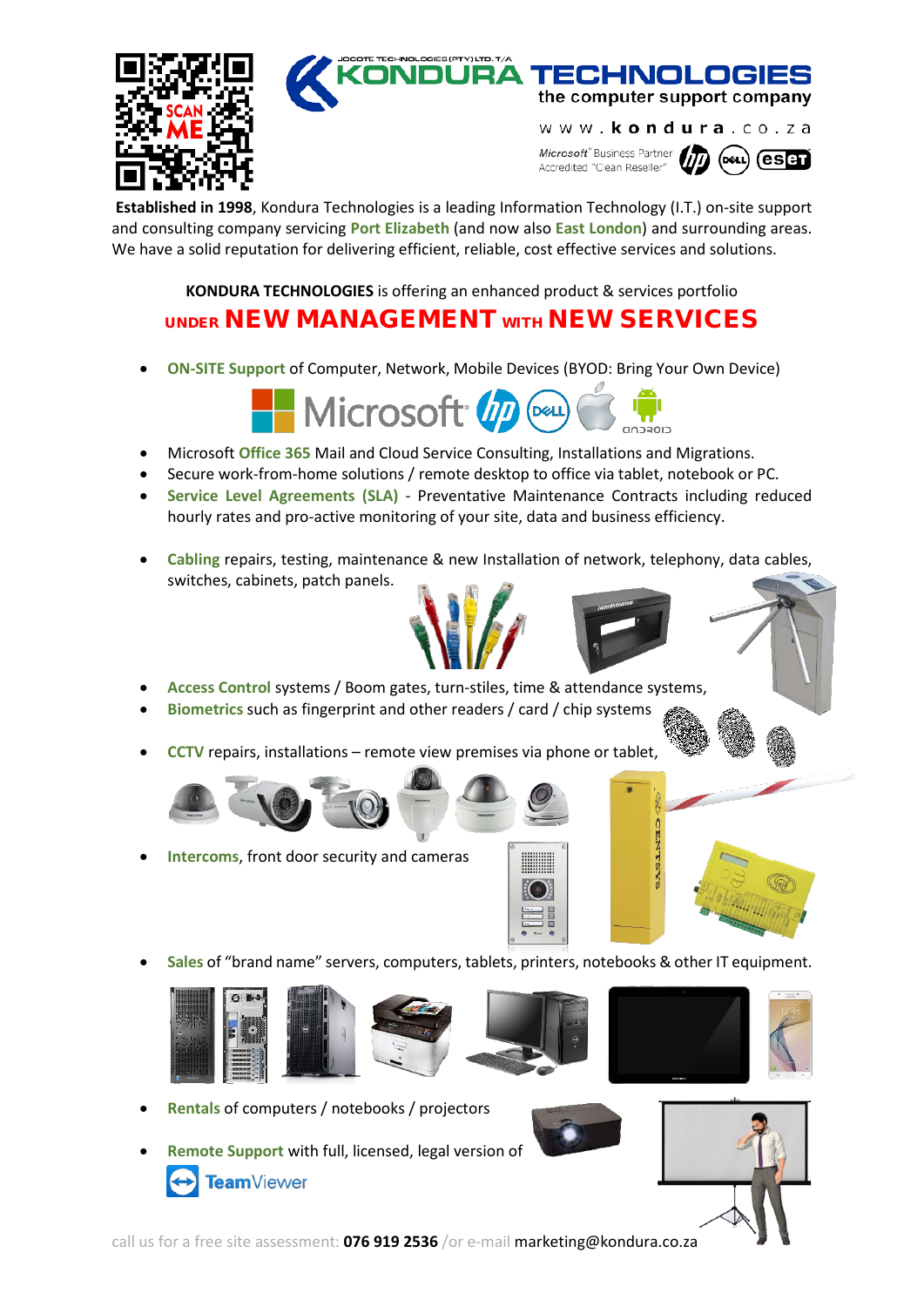## DOES YOUR "IT GUY"?

 $\triangleright$  test your backups or are you just swapping out tapes/drives thinking it's working each day?

*We were asked to help someone who eventually filed for bankruptcy after losing everything and they had been blindly, religiously swapping out backup drives daily, but they had only partially worked for one week, three years ago! Their IT guy never checked or re-tested it.*

*If you lost everything right now, on your server, your notebook – would you be able to recover everything? Are you really sure all you need to run your business is being backed up?*

 $\triangleright$  "know" your site, your business and software or is it just a routine? Or just a way to get a recurring income – for their benefit?

*Do your staff "know" who to call or is it just some random junior person being sent to fulfil a monthly hourly quota for an SLA obligation? Do they spread your site's knowledge between more than one IT techie so if one goes on vacation, the other knows your site?*

- $\triangleright$  do "preventative maintenance" or responsive only maintenance? ie. Do you only see them or need them when the \*\*\*\* hits the fan?
- advise and consult with you on what you **need** to update to be secure, more efficient & productive, or do they just try sell you new stuff? Technology is a waste when it's not useful.
- $\triangleright$  keep up to date, follow trends, understand new technology and "if" it's a benefit to your productivity/security?
- $\triangleright$  keep a **disaster recovery plan**, keeping your most crucial information to get you back up and running in a secure place? With software licenses, passwords securely locked up in an encrypted knowledgebase?
- $\triangleright$  regularly update your actual antivirus software version (which is usually free) or only update the signatures?
- have a dedicated **Intrusion Prevention System** (not just a default "built-in" firewall) installed with latest updates? Are necessary security patches installed on CCTV equipment & servers?
- $\triangleright$  ensure you comply with safety, security, privacy in your business? Do they have an intellectual property restraint with you regarding your business and files?
- $\triangleright$  have a thorough understanding of the benefits of Office 365 Mail and Cloud computing?
- $\triangleright$  ensure you are LEGAL, that your software is legal? *The SPA and Microsoft offer up to a R 50,000 reward for anonymous reports of employers from employees for using illegal software for business – per violation!*

What use to your business is an SLA or an IT Support company's service when your site is not monitored for the money you pay each month?

**DO YOUR COMPUTER, NETWORK AND I.T. PROBLEMS GET SOLVED OR MERELY "PATCHED" UP?**